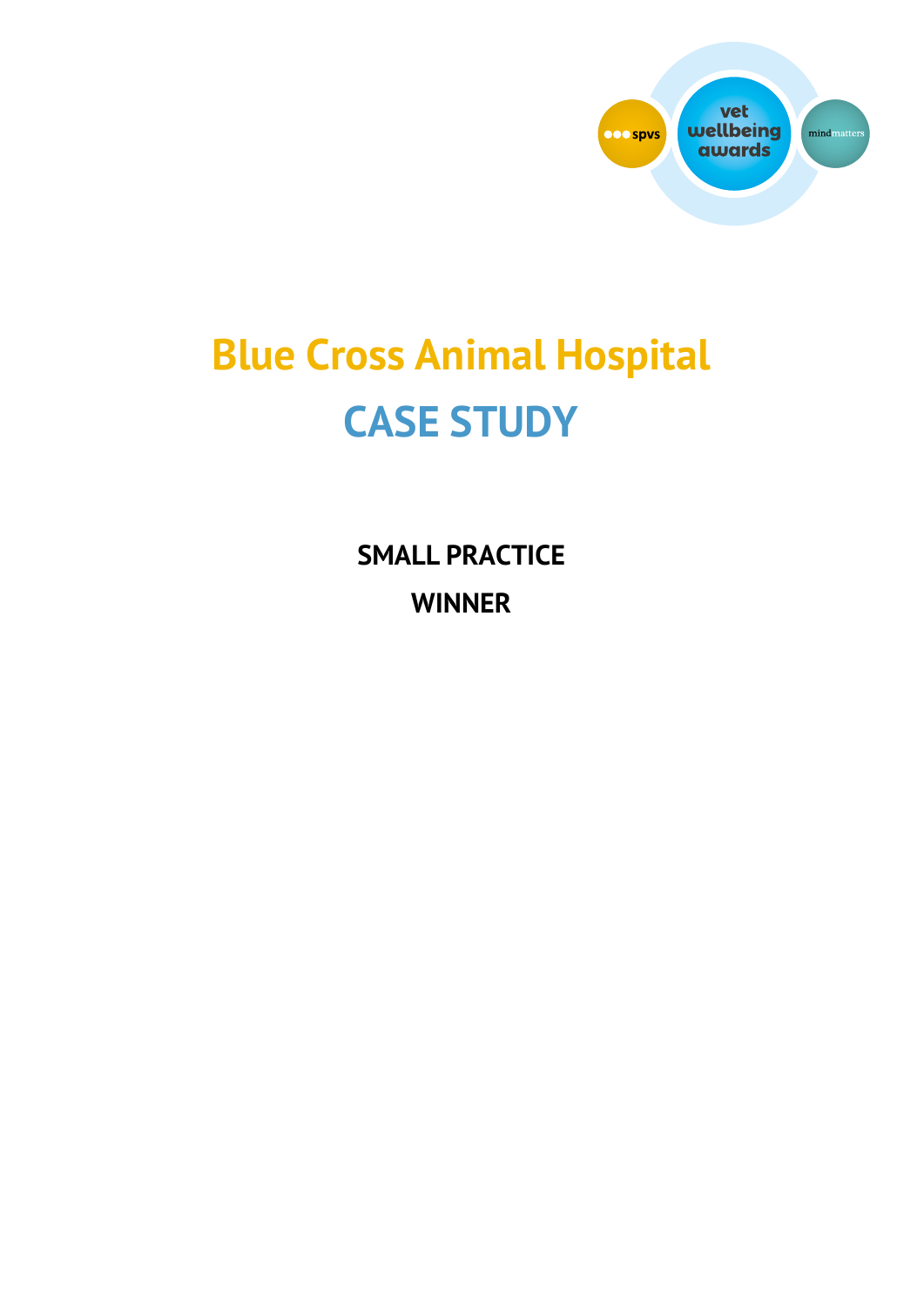## **1.** Promoting physical and psychological health at work

Promoting colleagues' physical and psychological health at work supports wellbeing.

**1.1** What health and safety policies and procedures are in place in your practice? *Give brief details and an example* 

Very comprehensive set of procedures and policies overseen by our health and safety dept. Includes risk assessment of all relevant areas, online reporting system for accidents and incidents, training for all in fire safety, work-station assessment for computer users, safeguarding, manual handling, animal handling, team welfare. Training provided as part of our induction process.

- **1.2** What health initiatives are promoted by the practice (e.g healthy eating, exercise, relaxation, access to natural light and fresh air)? *Give brief details and an example* 
	- mental health awareness
	- going home wellbeing checklist poster encourages end of day check in
	- sports day amongst the three London Hospitals
	- sunflower growing and cupcake making competitions
	- happy board everyone to leave notes and appreciation where due
	- wellbeing corner puzzles, books, adult colouring books, painting
	- cycle to work scheme / work perks
	- themed sharing lunches / after work socials
	- BUPA, free eye checks, free flu vaccinations, access to physio referral
- **1.3** Is awareness of mental health promoted by the practice, and how? *Give brief details and an example* 
	- mental health first aiders x 2
	- time to talk days. Signed up to 'time to change'
	- Mental Health Awareness week MIND posters / treasure hunts / MH facts / ways to alleviate stress, anxiety
	- well being representative x 1
	- wellbeing focus groups across all three London Hospitals
	- green ribbon badges for wellbeing reps/first aiders easily identifiable for other team members/clients
	- Employee assistance programme offers counselling and CBT
	- reflective sessions (like Schwartz rounds)
- **1.4** What stress management initiatives are promoted by the practice? *Give brief details and an example* 
	- As above
	- Reflective Rounds (our version of Schwartz rounds)
	- No blame policy
	- morning tea breaks
	- hour lunch breaks practice closed
	- team work / support actively encouraged day-to-day
	- Employee Assistance Programme
	- Managers receive regular coaching from external counsellor
	- Training in difficult conversations, provided by VDS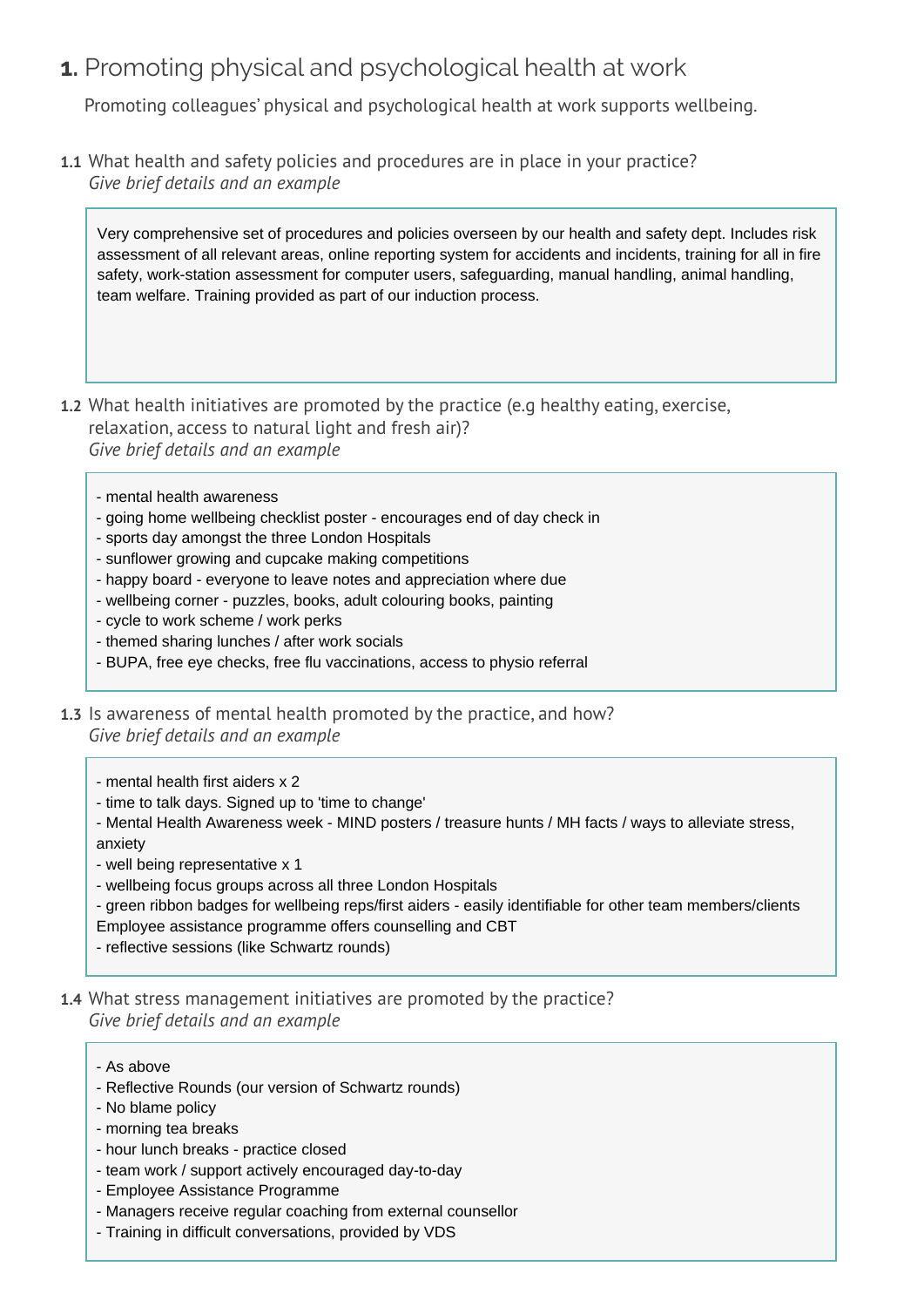**1.5** Are colleagues supported during extended sickness absence and on return to work? *Give brief details and an example* 

- Return to work discussions, to see if/where support is needed and how it can be given - phased return

- inclusion of employees off sick using Whatsapp groups, emails, inviting to socials and including in practice activities where feasible

**1.6** Any additional comments on support of physical and mental health within your practice? *(maximum 150 words)* 

- Whatsapp group - vetted to ensure it rarely brings work home, it is more to post nice comments/photos/stories

- Wellbeing champions
- Be Well forum (The Health, Safety and Wellbeing forum)

Our reflective rounds are based on Schwartz rounds and encourage sharing of difficulties that have arisen, in a safe environment, with the aim being to listen and offer support, not to seek to provide solutions.

**2.** Relationships at work

Co-operation, information sharing, and supportiveness among colleagues are important not just for effective working but also contribute to wellbeing. Good relationships among colleagues can also help people to cope with stressful aspects of their work.

**2.1** Do colleagues have opportunities to take *shared* breaks together during the working day? *If you do not employ any of the job roles listed below, please tick not applicable* 

|  |  | Vets: $\bullet$ yes $\circ$ sometimes $\circ$ no $\circ$ not applicable                      |
|--|--|----------------------------------------------------------------------------------------------|
|  |  | Nurses: $\odot$ yes $\odot$ sometimes $\odot$ no $\odot$ not applicable                      |
|  |  | Reception staff: $\bigcirc$ yes $\bigcirc$ sometimes $\bigcirc$ no $\bigcirc$ not applicable |
|  |  | Support staff: $\bigcirc$ yes $\bigcirc$ sometimes $\bigcirc$ no $\bigcirc$ not applicable   |

- **2.2** Does the practice provide opportunities for colleagues to spend time together outside work, if they wish? Do these involve activities to suit different interests and preferences (e.g. people who might prefer to avoid alcohol)? *Give brief details*
	- Monthly (payday) team meal
	- Sports day
	- Beach day
	- Sharing lunches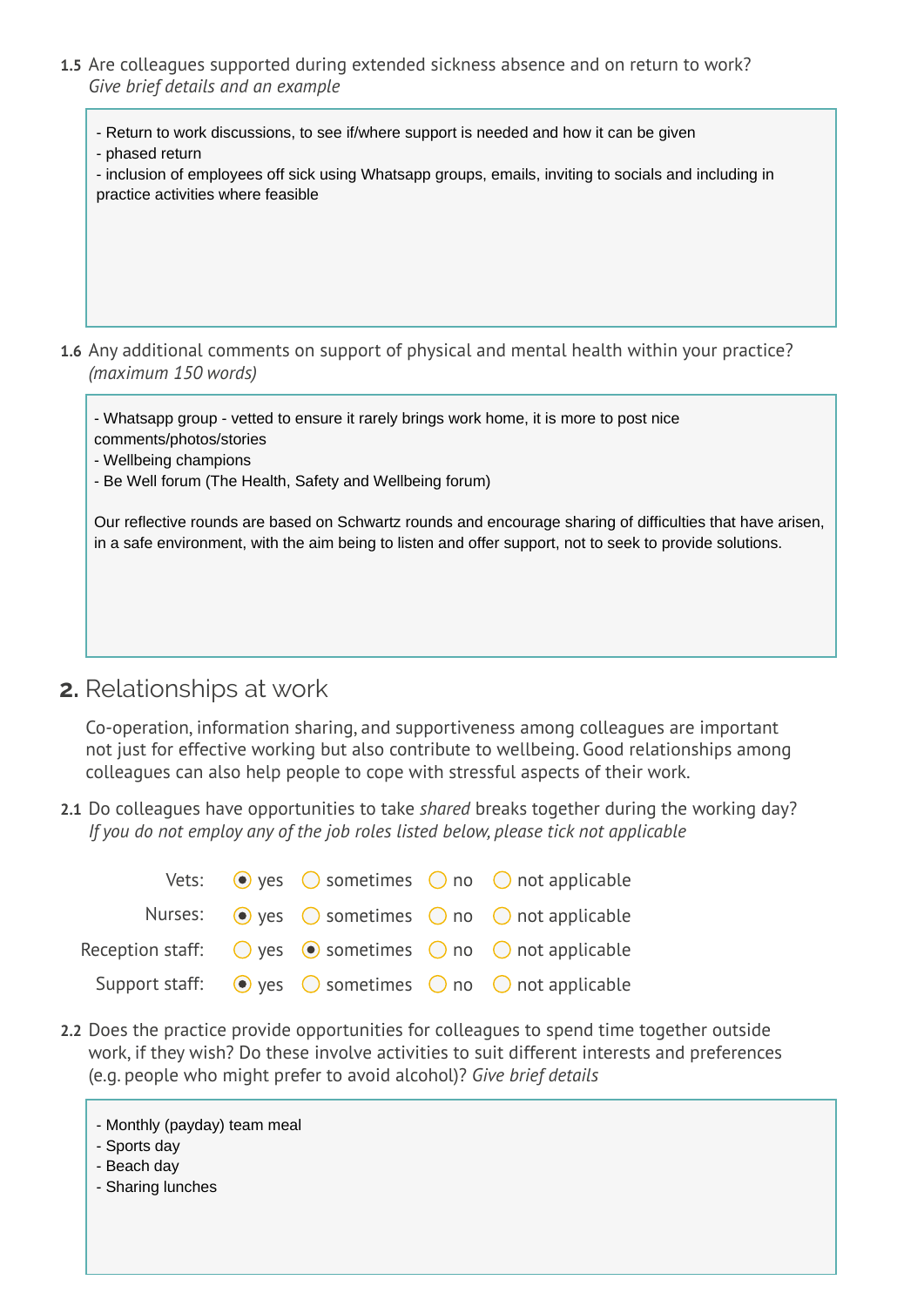**2.3** What mechanisms are used to identify and address any difficulties or conflict between colleagues? *Give brief details and an example* 

Culture of open communication and encouragement to talk to the right person if experiencing difficulties 15min catch ups (at last monthly, aiming to increase this to every 2 weeks) with all staff. In the past where difficulties have arisen between individuals these were addressed by their manager on a one to one basis and where appropriate, a mediation session set up between the individuals. We also have support from our HR team for such matters.

**2.4** Does the practice have a clear policy relating to harassment and bullying at work, including processes for managing allegations of harassment or bullying? *Give brief details and an example* 

Comprehensive policy in our employee handbook - promotes the right of every employee to be treated with dignity and respect, to work in an atmosphere free of harassment, and to raise it should it occur. If reported, managers and team members are responsible to; Take prompt action / Ensure that potentially offensive material is not displayed / Make clear to employees that such behaviour is not acceptable and could be treated as a disciplinary matter / Investigate any complaints received. Complaints procedure for the individual experiencing or witnessing bullying is also easily available.

**2.5** Any additional comments on support of relationships within your practice? *(maximum 150 words)*

We aim to operate a level playing field, no blame culture, new staff/locums all say they feel welcomed and supported

#### **3.** Communication at work

Ensuring that colleagues are informed about what is happening at work, and are able to have a say in how work is carried out, contribute to wellbeing. Effective communication is particularly important during periods of change at work.

- **3.1** Do colleagues meet regularly i.e. daily or weekly to discuss day-to-day work matters? *Give brief details and an example* 
	- Monthly breakfast meetings held in local low cost establishment!
	- emails
	- monthly one-to-ones
	- discuss matters at the time they arise
	- Reflective rounds
	- 2 weekly 'catch ups' with individual team members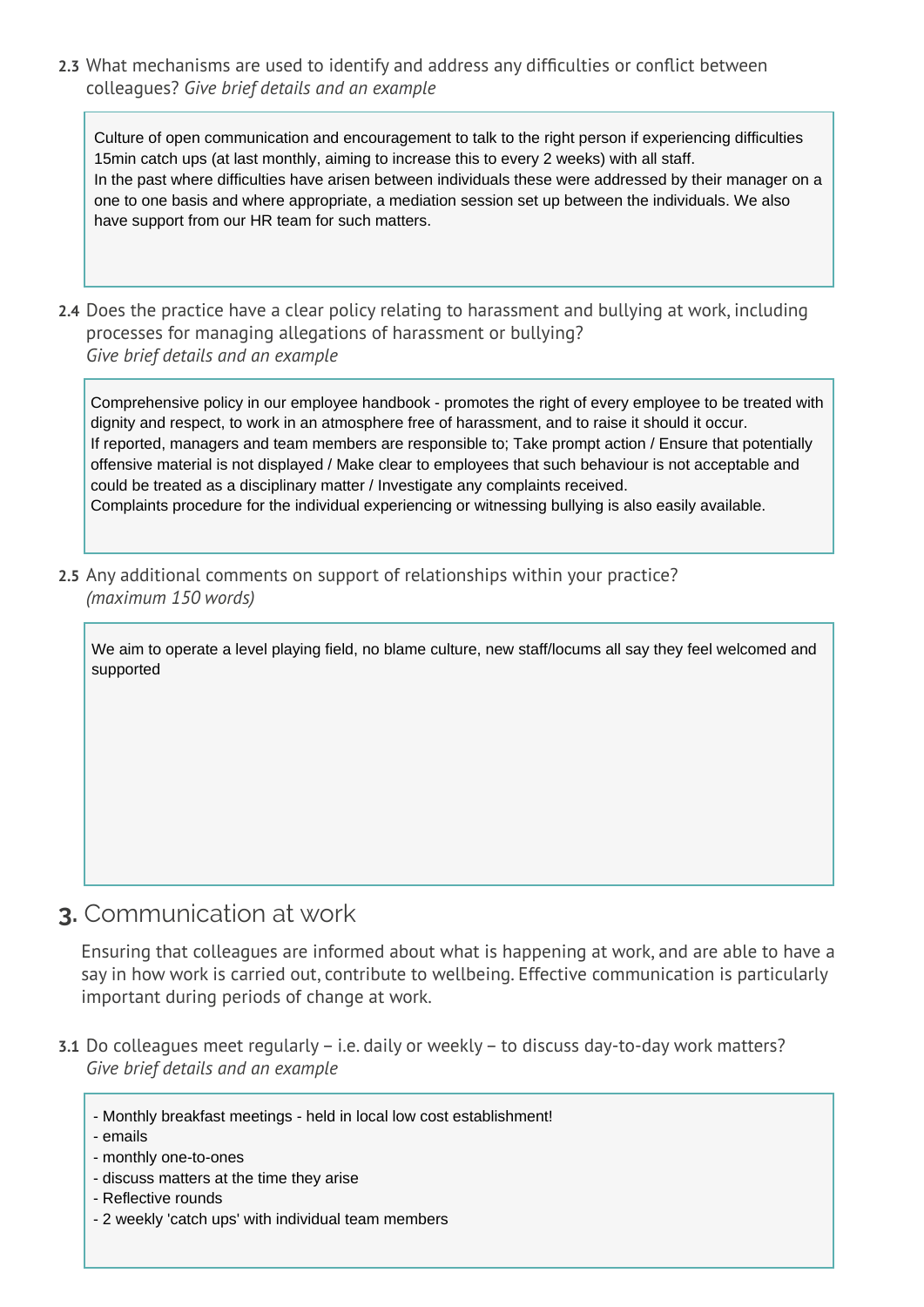**3.2** In the last six months, approximately how many meetings have been held at work for the following groups? *Specify number, or write n/a if not applicable.*

| Vets:   n/a            |  |
|------------------------|--|
| Nurses:   n/a          |  |
| Reception staff:   n/a |  |
| Support staff:   n/a   |  |

**3.3** Apart from meetings, what other communication channels for colleagues are used in the practice? *Give brief details and an example* 

| - email                                                             |
|---------------------------------------------------------------------|
| - Whatsapp                                                          |
| - monthly one-to-ones                                               |
| - 2 weekly informal catchups                                        |
| - white-board notes                                                 |
| - extension numbers for all areas of the hospital readily available |
|                                                                     |
|                                                                     |

**3.4** Are all members of the practice team able to have a say in how work is carried out? *Give brief details and an example* 

Yes

- Meeting agenda is available to all team members to add items on there as they wish to discuss them
- team contribution amongst individuals is actively encouraged and coaching provided where needed
- **3.5** How do you communicate with staff on extended absence (e.g parental leave, sickness)? *Give brief details and an example*

Dependent on manager, nature of sickness and employee wishes but we would communicate their preferred way - by phone, email or text prior to each sickness certificate end date. Being mindful at all times of balancing business need and wellbeing of staff member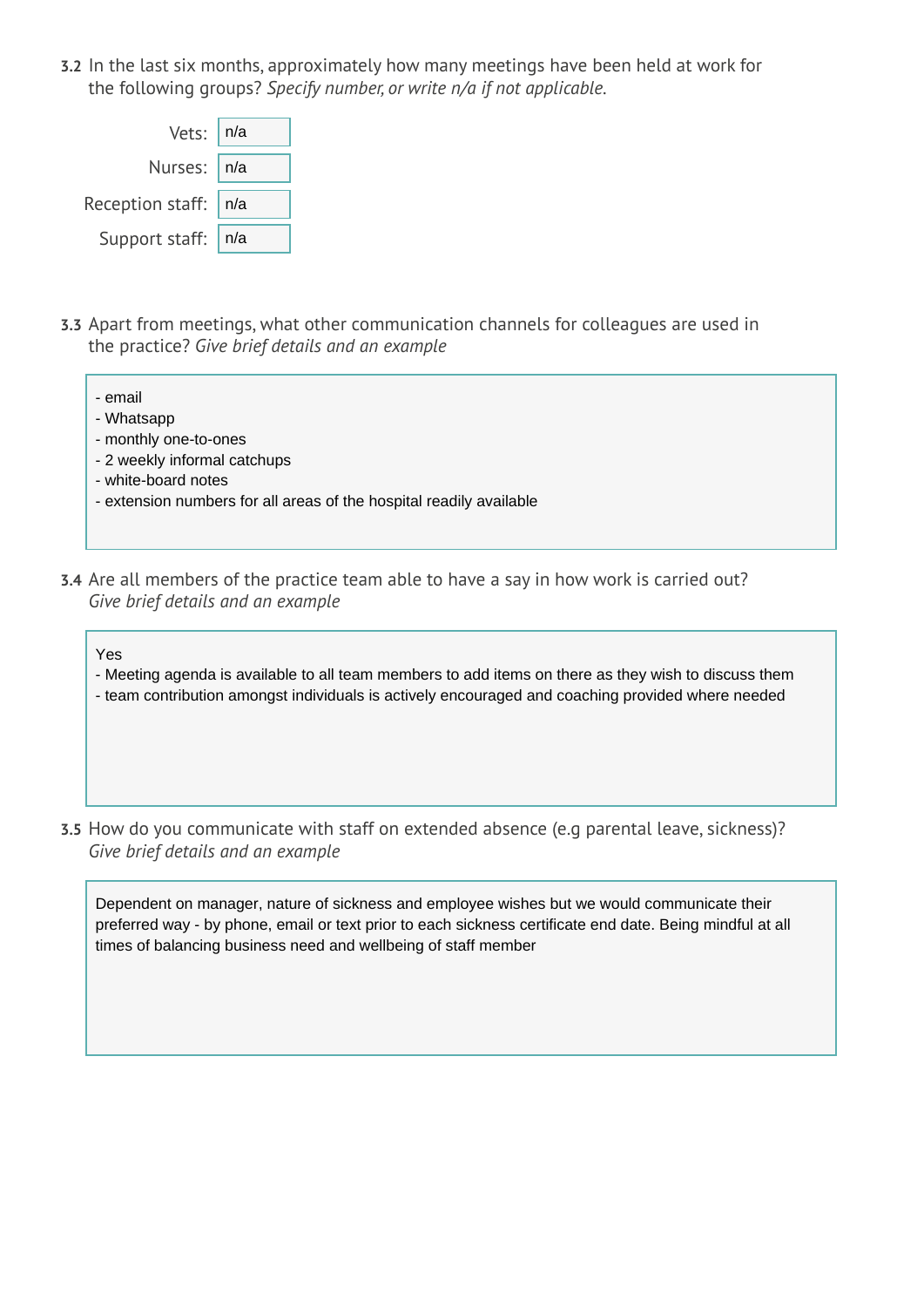**3.6** Any additional comments on support of effective communication within your practice? *(maximum 150 words)*

We are a small team and so we hold meetings for the whole team together. Managers have regular (every 2-4 weeks) informal catch ups with individuals to check on wellbeing, any issues and pass on essential information relevant to their role.

- Open door communication policy

- Accessibility managers to communicate where they will be if away from the hospital but still working all extension numbers easily accessible throughout the hospital
- friendly

- caring

- communication adapted to the individual and situation
- flexible and open-minded communication

## **4.** Career development

Support for professional and career development, such as supervision, training, and constructive feedback on performance, are important both for effectiveness at work and wellbeing.

**4.1** How often are appraisals carried out for colleagues in the following groups? *If you do not employ any of the job roles below, please write 'not applicable'.*

| New Graduate Vets:         | Monthly    |
|----------------------------|------------|
| Student Veterinary Nurses: | n/a        |
| Vets:                      | 2 x a year |
| Nurses:                    | 2 x a year |
| Reception staff:           | 2 x a year |
| Support staff:             | 2 x a year |

**4.2** Is induction support provided for new colleagues in the following groups? *If you do not employ any of the job roles listed below, please tick not applicable* 

|                                                                        |  | Vets: $\bullet$ yes $\circ$ no $\circ$ not applicable            |
|------------------------------------------------------------------------|--|------------------------------------------------------------------|
|                                                                        |  | Nurses: $\odot$ yes $\odot$ no $\odot$ not applicable            |
|                                                                        |  | Reception staff: $\bullet$ yes $\circ$ no $\circ$ not applicable |
|                                                                        |  | Support staff: $\bullet$ yes $\circ$ no $\circ$ not applicable   |
| Staff returning from absence:<br>(e.g illness, parental leave, travel) |  | $\bullet$ yes $\circ$ no $\circ$ not applicable                  |
| Locum/temporary staff: $\bullet$ yes $\circ$ no $\circ$ not applicable |  |                                                                  |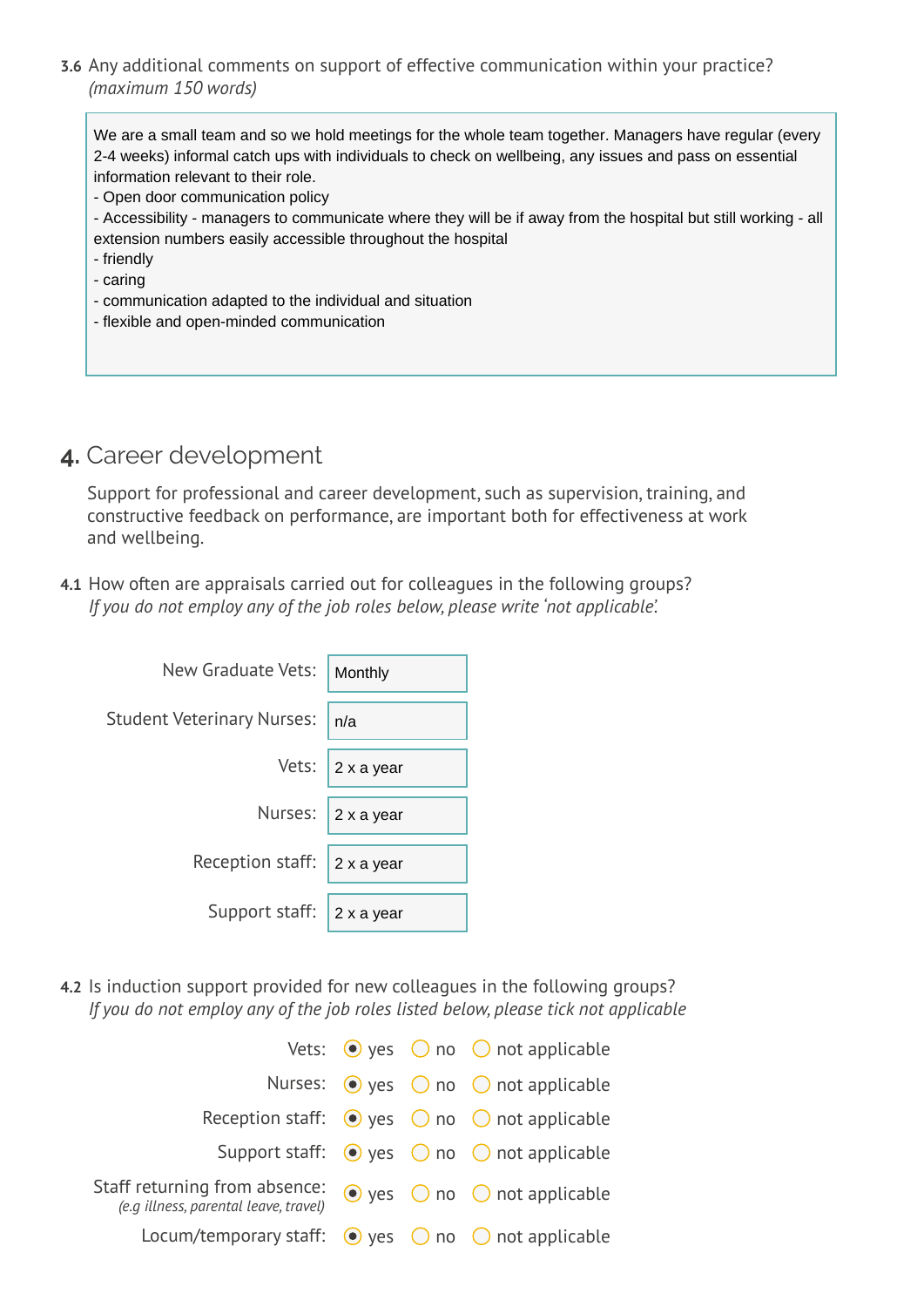**4.3** Are there any mentorship schemes or other support schemes in place for staff? If so, which groups? (e.g new graduates) *Give brief details*

- Vet student EMS - support Vet Students on EMS, providing practical skill experience in consulting and

- Volunteer vets - practical experience actively encouraged by all team members

- probation reviews for new starters each month, alongside catch-ups

- new graduate vet scheme

surgery

| 4.4 Does the practice support relevant clinical development training for colleagues in the<br>following groups?<br>If you do not employ any of the job roles listed below, please tick not applicable.<br>For each group where you have answered yes, give an example<br>Vets:<br>$\bullet$ yes $\circ$ no<br>$\bigcirc$ not applicable                                                                                                                                                                                 |
|-------------------------------------------------------------------------------------------------------------------------------------------------------------------------------------------------------------------------------------------------------------------------------------------------------------------------------------------------------------------------------------------------------------------------------------------------------------------------------------------------------------------------|
| CPD actively encouraged<br>£1500 CPD allowance, 5 days off per year<br>In-house CPD encouraged amongst team members for areas identified for development - free CPD also<br>organised from external supplier companies where possible (e.g Zoetis, Hills, RCW, )<br>M&M rounds and at our main hospital for all of clinical team wishing to attend in person or Skype<br>Clinical Governance and Auditing - consistently shared with clinical team<br>Provide comprehensive clinical guidelines, encourage case reviews |
| Nurses:<br>$\bullet$ yes $\circ$ no $\circ$ not applicable                                                                                                                                                                                                                                                                                                                                                                                                                                                              |
| CPD actively encouraged<br>£500 CPD allowance per year<br>in-house CPD encouraged amongst team members for areas identified for development - free CPD also<br>organised from external supplier companies where possible (e.g Zoetis, Hills, RCW,)<br>M&M rounds at the Victoria hospital for all of clinical team wishing to attend<br>Clinical Governance and Auditing consistently shared with clinical team                                                                                                         |
| Receptionists: $\odot$ yes $\odot$ no $\odot$ not applicable                                                                                                                                                                                                                                                                                                                                                                                                                                                            |
| <b>CPD</b> offered<br>BVRA membership encouraged<br>in-house CPD encouraged amongst team members for areas identified for development - free CPD also<br>organised from external supplier companies where possible (e.g Zoetis, Hills, RCW, )<br>M&M rounds at the Victoria hospital for all of clinical team wishing to attend<br>Clinical Governance and Auditing consistently shared with clinical team                                                                                                              |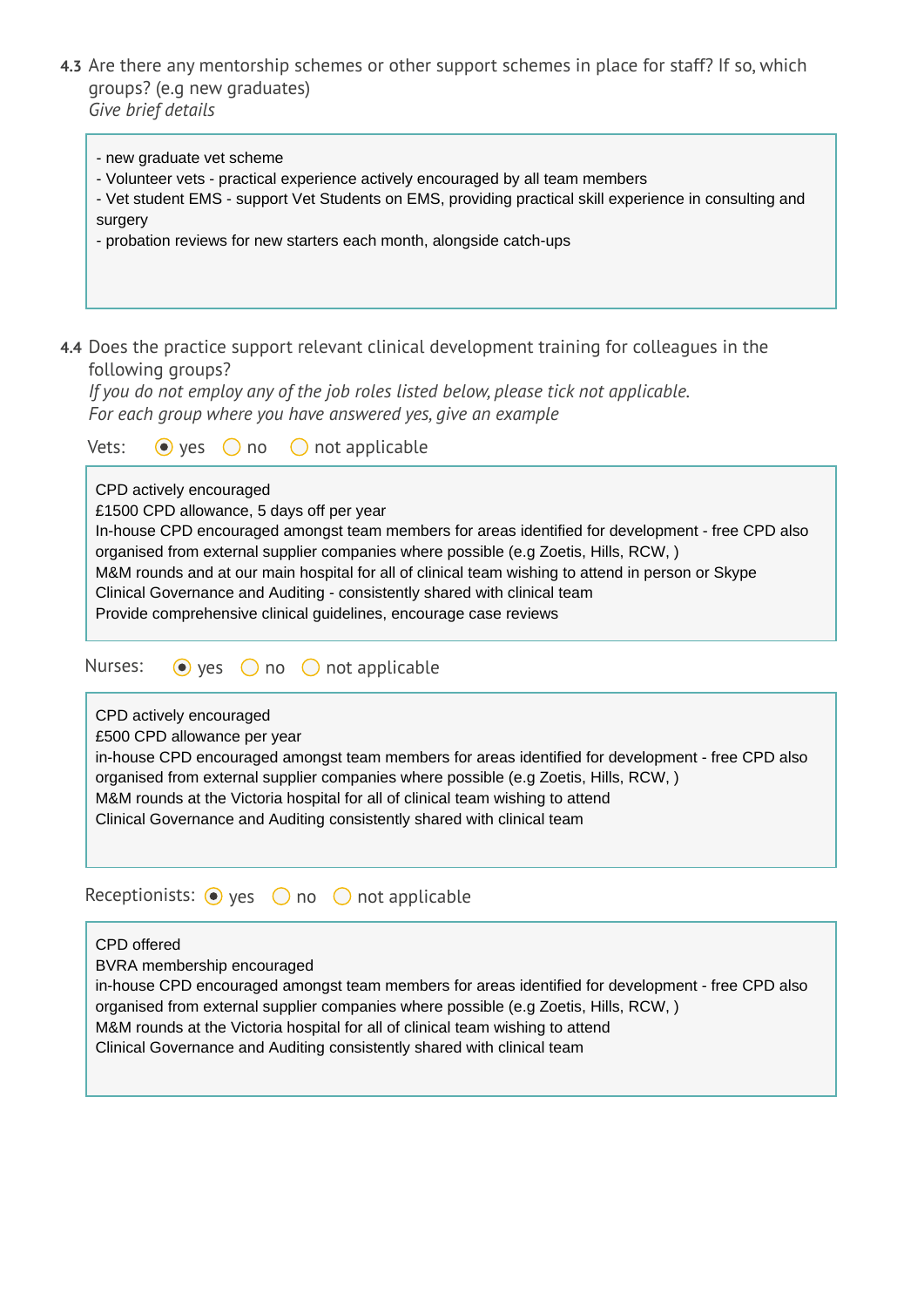**4.5** Does the practice support relevant non-clinical development training for colleagues in the following groups?

*If you do not employ any of the job roles listed below, please tick not applicable. For each group where you have answered yes, give an example* 

Vets:  $\odot$  yes  $\odot$  no  $\odot$  not applicable

| Mental Health First Aid training,<br>First aid<br>Pet Bereavement training<br>VDS communications training<br>Education (mentoring) training<br>In-house wealth of online training courses from presenting skills to time management<br>Management training and development/coaching dependent on role |
|-------------------------------------------------------------------------------------------------------------------------------------------------------------------------------------------------------------------------------------------------------------------------------------------------------|
| Vet Nurses:<br>$\bullet$ yes $\circ$ no $\circ$ not applicable                                                                                                                                                                                                                                        |
| First Aid and Mental Health First Aid training,<br>Pet Bereavement training<br>VDS communications training<br>In-house wealth of online training courses from presenting skills to time management<br>Management training and development/coaching dependent on role<br>Clinical coach training       |
| Reception staff: $\bullet$ yes $\circ$ no $\circ$<br>not applicable                                                                                                                                                                                                                                   |
| <b>BVRA</b> training<br>Health and safety courses - incl fire marshalls, first aid, mental health first aid<br>VDS communications training<br>In-house wealth of online training courses from presenting skills to time management<br>Pet Bereavement training<br>Dispensing training                 |
| Support staff:<br>not applicable<br>$\bullet$ yes $\circ$ no $\circ$                                                                                                                                                                                                                                  |
| Health and safety courses - incl fire marshalls, first aid, mental health first aid<br>VDS communications training<br>In-house wealth of online training courses from presenting skills to time management<br>Pet Bereavement training                                                                |

- **4.6** How are good performance and colleagues' achievements recognised by the practice? *Give brief details and an example* 
	- Star of the Month
	- Monthly achievement acknowledgments
	- Achievements for the quarter are noted and reported back to the clinical management team
	- Appreciation white-board for anyone to use
	- Performance Related Pay reviews at the end of year reviews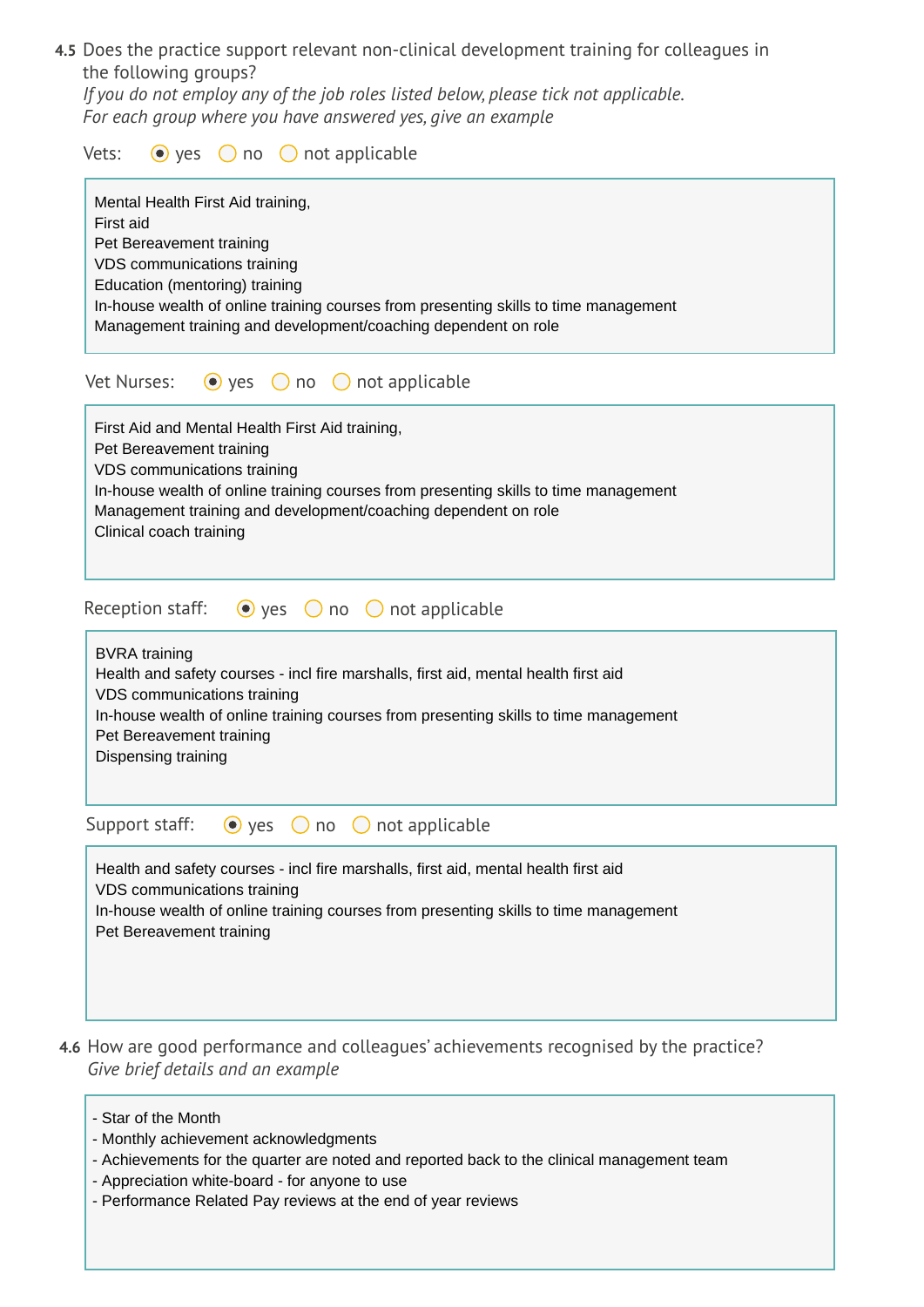**4.7** Any additional comments on support of professional and career development within your practice? *(maximum 150 words)*

- Cross-hospital working encouraged to expose employees to new environments and to discover new areas they may be interested in

- Training given at other hospitals where colleagues are trained in specialist subjects that employees would like to train into as well

- sharing knowledge actively encouraged between employees within the hospital and to learn from other sites as well

### **5.** Workload and work scheduling

Veterinary work can involve high workload, long working days, and working unsocial hours, including on-call working. Managing these effectively is important for wellbeing.

**5.1** Do colleagues have opportunities for regular breaks during the working day? *If you do not employ any of the job roles listed below, please tick not applicable* 

|  |  | Vets: $\bullet$ yes $\circ$ sometimes $\circ$ no $\circ$ not applicable                      |
|--|--|----------------------------------------------------------------------------------------------|
|  |  | Nurses: $\bullet$ yes $\circ$ sometimes $\circ$ no $\circ$ not applicable                    |
|  |  | Reception staff: $\bigcirc$ yes $\bigcirc$ sometimes $\bigcirc$ no $\bigcirc$ not applicable |
|  |  | Support staff: $\bigcirc$ yes $\bigcirc$ sometimes $\bigcirc$ no $\bigcirc$ not applicable   |

**5.2** Are individuals' workloads monitored and, if necessary, revised? *Give brief details and an example* 

| Yes<br>- Diary bookings monitored and adjusted if workload appears unrealistic<br>- if consistent late finishes, diary is revised and extra support given where needed |
|------------------------------------------------------------------------------------------------------------------------------------------------------------------------|
|                                                                                                                                                                        |

**5.3** Do work schedules allow adequate recovery from work between one working day and the next? *Give brief details and an example* 

Yes

- shift patterns to facilitate adequate rest before the next working day
- Lieu time given where applicable, if weekend work has involved volunteering etc.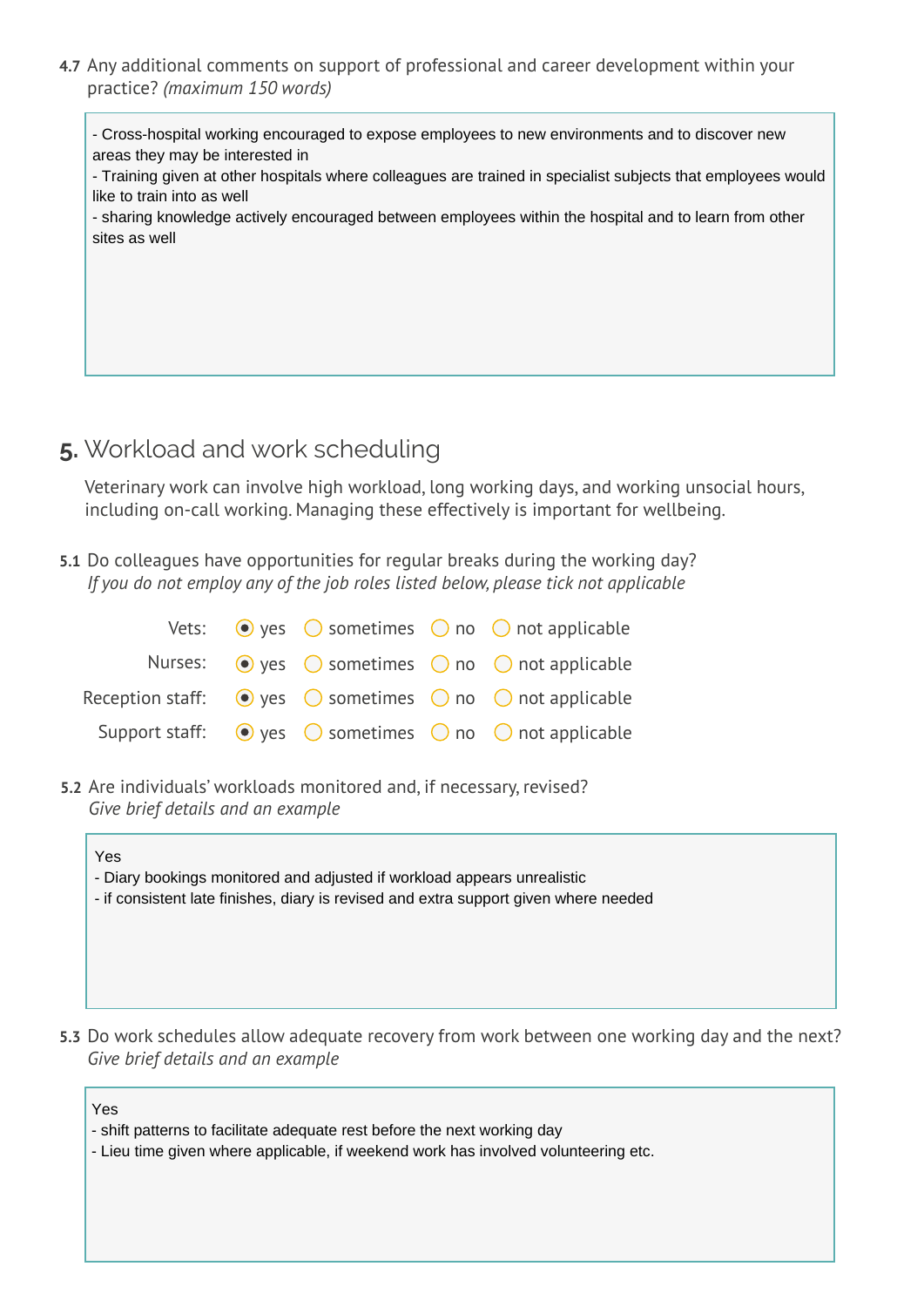- **5.4** How is colleagues' work-life balance supported? *Give brief details and an example* 
	- Tell each other to go home / go on breaks
	- working day at this hospital is 9-5pm strive to keep to these times wherever possible
	- collaborations
	- Hour lunch each day ideally shared (1-2pm)
	- Flexible working requests
- **5.5** Any additional comments on support of workload and work scheduling within your practice? *(maximum 150 words)*

- Diary structure recently revised to suit the busier needs of the hospital - Consulting structure recently revised to suit the busier needs of the hospital

#### **6.** Work Demands & Work Conditions

Veterinary work can involve specific demands, such as working with distressed or discourteous clients, patient cases that are stressful, and lone working. Managing these demands effectively supports wellbeing.

**6.1** Is training in working with clients provided for team members?

Vets:  $\bigcirc$  yes  $\bigcirc$  no  $\bigcirc$  not applicable Nurses: • yes 
o no 
o not applicable Reception staff:  $\bigcirc$  yes  $\bigcirc$  no  $\bigcirc$  not applicable Support staff:  $\bigcirc$  yes  $\bigcirc$  no  $\bigcirc$  not applicable

**6.2** How are colleagues supported in the event of client complaints? *Give brief details and an example* 

Complaints procedure. Support from manager and HR.

- LOP on aggressive clients and what to do when confronted by one - team members encouraged to read prior to such an instance occurring

- In house customer service training
- CCTV
- Recorded phone calls

<sup>-</sup> Veterinary Defense Society